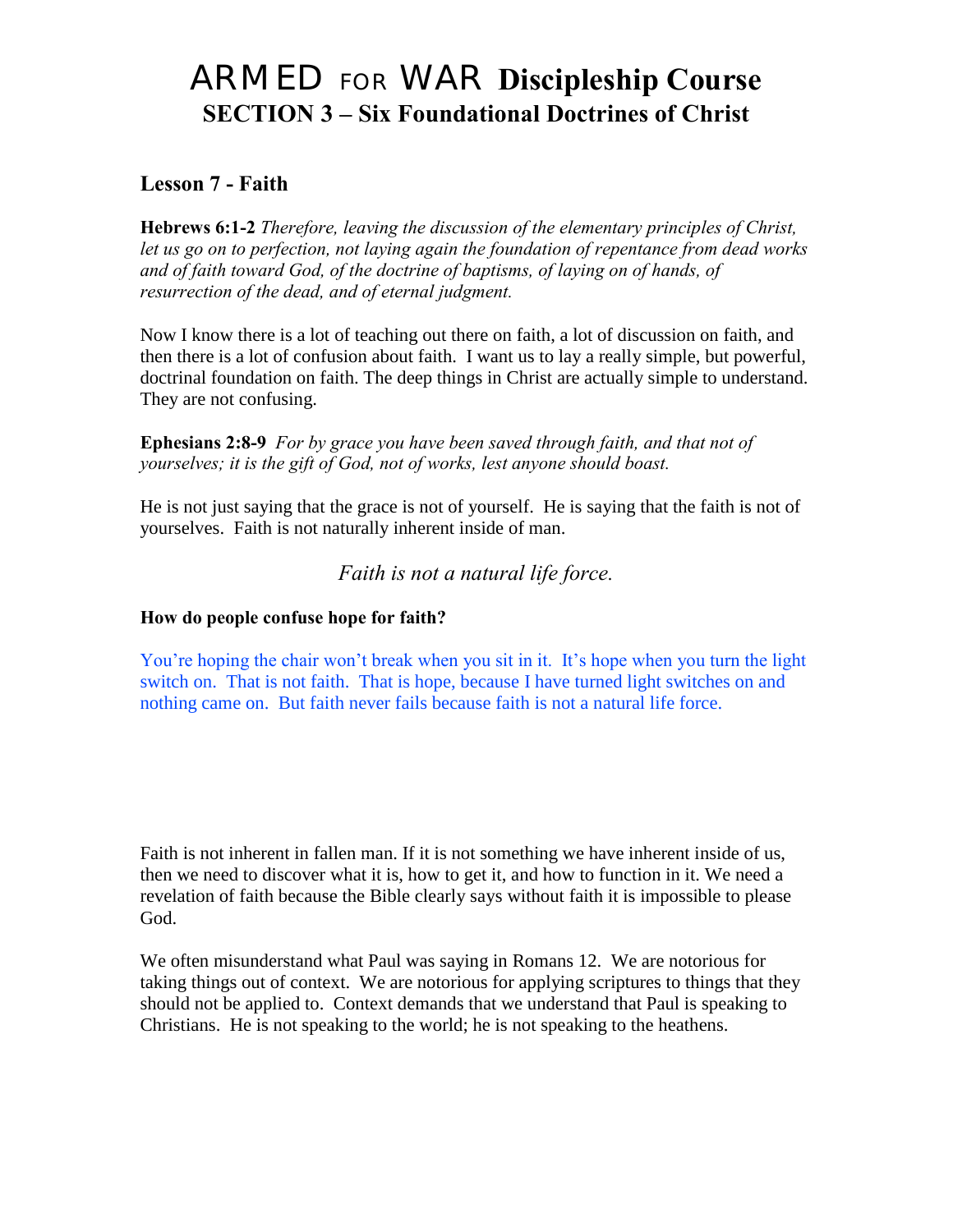**Romans 12:1-3** *I beseech you therefore, brethren, by the mercies of God, that you present your bodies a living sacrifice, holy, acceptable to God, which is your reasonable service. And do not be conformed to this world, but be transformed by the renewing of your mind, that you may prove what is that good and acceptable and perfect will of God. For I say, through the grace given to me, to everyone who is among you, not to think of himself more highly than he ought to think, but to think soberly, as God has dealt to each one a measure of faith.*

God gave to each one of the *brethren* a measure of faith. Faith is not a natural life force. Faith is not something you can work up in and of yourself. Faith is the gift of God.

**Hebrews 11:1** *Faith is the substance of things hoped for, and the evidence of things not seen.* 

It says faith has substance. That means faith is tangible. It's actually real. It's just not some mystical, ethereal thing out there. Faith is the substance of things hoped for. Faith is actually the evidence, the proof that you have the thing that you are hoping for.

#### **What does the word 'evidence' literally mean?**

That word 'evidence' literally speaks of a title deed. When you own property or a house you get a title deed which is a legal document that declares that you own that particular property.

The Bible says the fruit of the spirit is what? It's love, joy, peace, patience, kindness, faithfulness…(Galatians 5:22) The word "faithfulness" is the Greek word *pisteo* which has the same root as the Greek word for faith, *pistus*. Faith is one of the fruits of the spirit. Not just faithfulness, but faith is the fruit of the spirit.

#### **Romans 10:17** *So then faith comes by hearing, and hearing by the word of God.*

So then faith comes by hearing. Faith comes which means it wasn"t in you. It has to come to you. And it comes how? It comes by hearing. But by hearing what? By hearing the *rhema* of God. That word "word" there is the Greek word *rhema*.

#### **What does the Greek word 'rhema' mean?**

#### *Rhema* literally is a Word spoken by God.

There are three main Greek words in the New Testament that we translate the English word "word." One is logos. The logos literally speaks of the thoughts of God, the very substance of God. The Bible says, "In the beginning was the Word"…the logos… "and the Word was with God, and the Word was God." (John 1:1)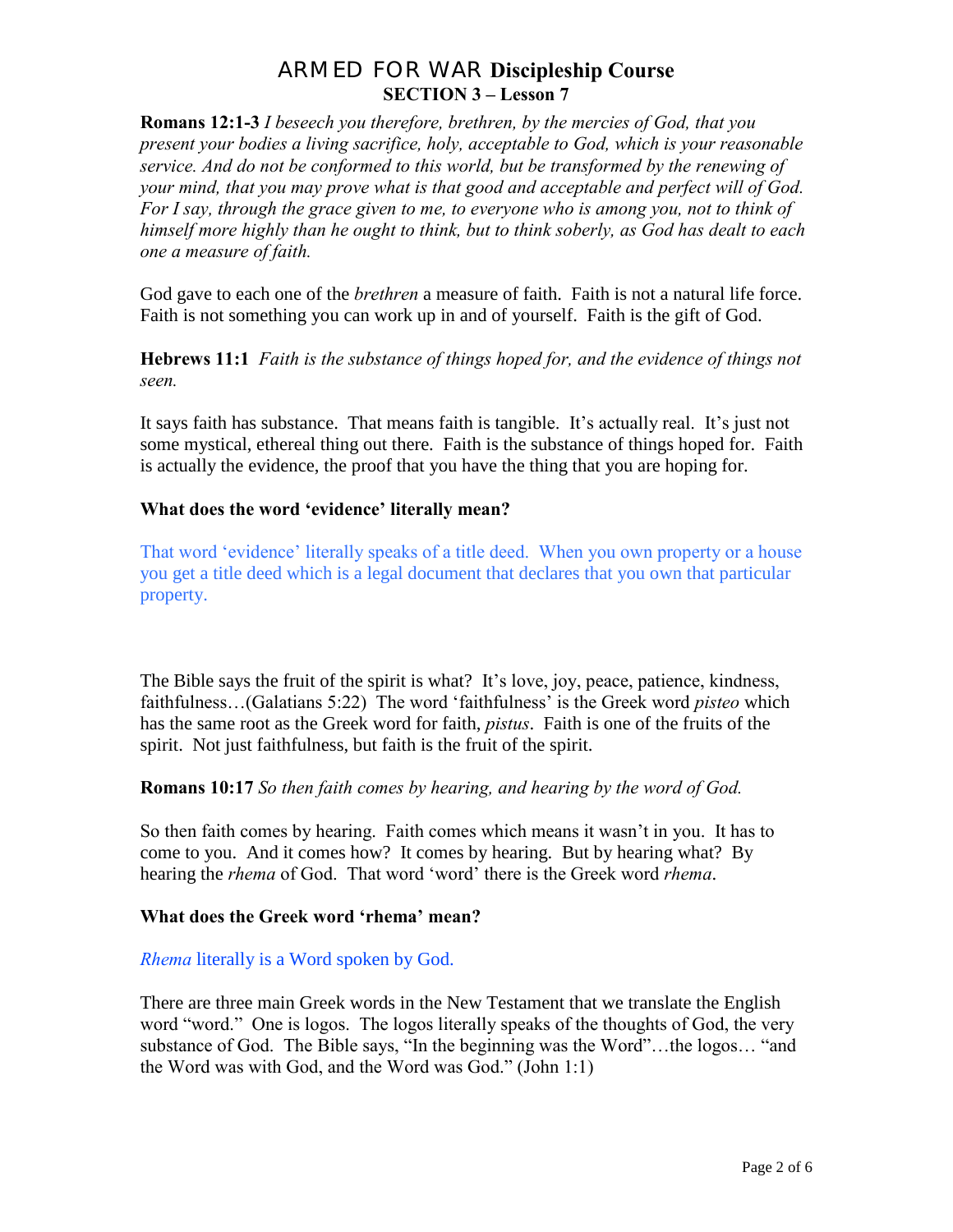Another Greek word translated as word is *graffe*. It's where we get the English word graffiti from. And it literally means the written Word of God. A lot of people misunderstood and said *rhema* is the written Word.

When God speaks there is faith resident inside the Word itself. God put the faith to bring His promises to pass inside of the Word itself. He's not waiting on your faith. He is not waiting on you. God did not subject His promises to your daily whims. He didn"t subject His promises to whether you woke up and felt good this morning. He made His promises sure because He not only gave a Word, but He put the faith to bring that Word to pass inside the Word itself. Faith cometh by hearing and hearing by a *rhema* of God.

There are two things about that word 'hearing' that you need to understand. First, the original meaning of it doesn"t just mean to simply hear, but it means to hear and understand. Second, the implication of that hearing doesn"t mean to just hear and understand. It also implies to obey. Because when Jesus said, "He that hath an ear to hear, let him hear." (Matthew 11:15) What was He saying? "Don't just listen." "Because," He said, "anybody who hears My words but doesn"t do them, he is a fool." (paraphrasing)

## *Faith comes by hearing and understanding a Word spoken by God, and then obeying that Word.*

#### **What is the Law of First Mention?**

The Law of First Mention states that the first time a truth or principal is taught in Scripture lays a precedent for how to interpret that law or principal throughout the rest of Scripture.

For example, we know that Lucifer said he was going to make himself like the most high God. But that phrase "most high God" first appeared when Abraham had given the tithe to Melchizedek. Melchizedek was blessing Abraham who served the most high God. Then it said "the possessor of heaven and earth". So whenever you see the phrase "most high God," it is speaking about God as "the possessor of heaven and earth".

So what was Lucifer saying? He was saying, "I am going to make myself the possessor of heaven and earth." The Law of First Mention gives greater understanding, greater revelation to what Lucifer was really saying.

Where was the first place in the Bible, according to the principle of the Law of First Mention, that faith was ever attributed to anyone? Now most everybody would raise their hand and say, "It was Abraham, the Father of Faith." But you know what, that is not true. In the Old Testament the Bible says Abraham believed and it was accredited to him as righteousness. It didn't say it was faith. The first time that faith was actually attributed to anybody in the Bible was in the New Testament.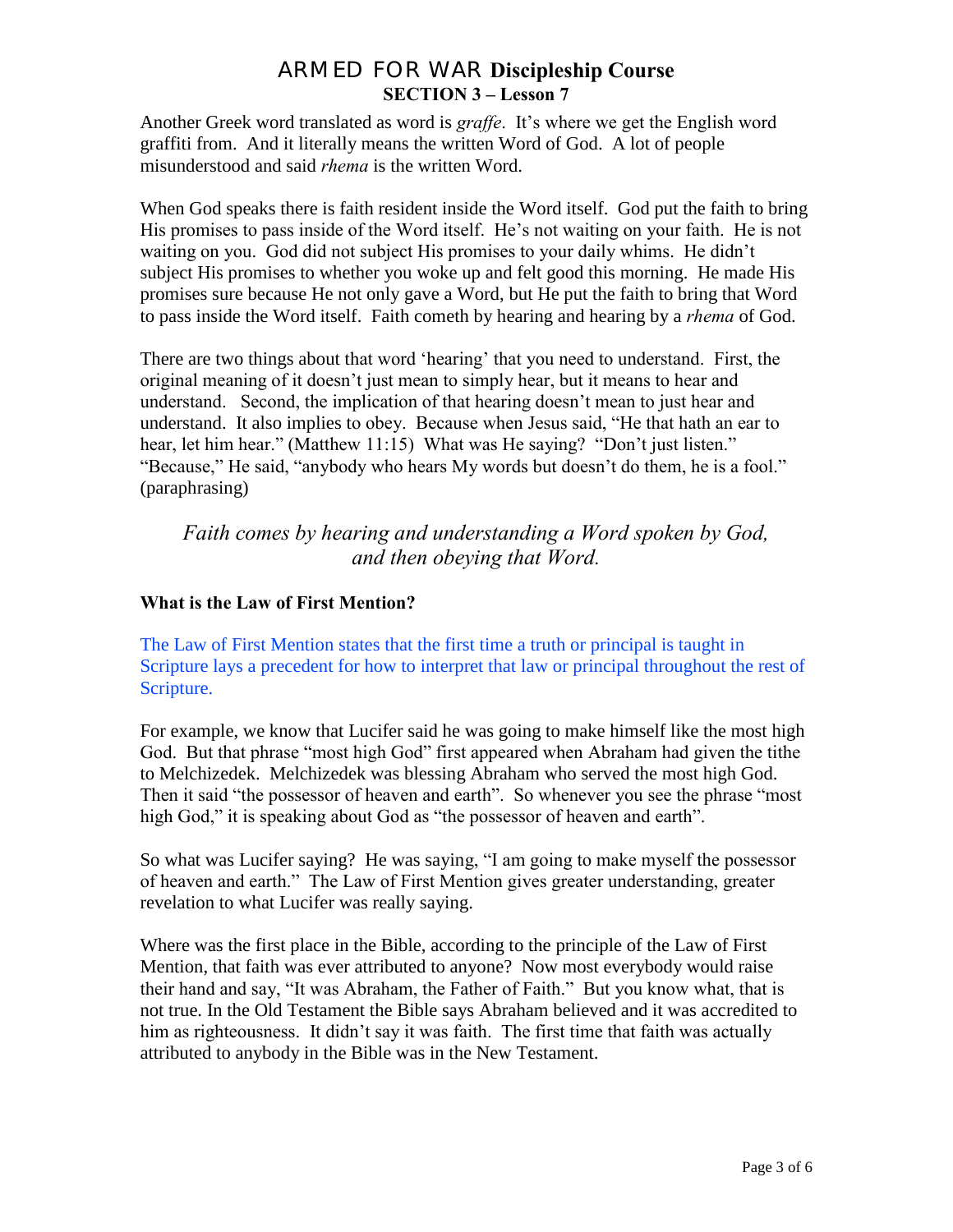**Matthew 8:5-7** *Now when Jesus had entered Capernaum, a centurion came to Him, pleading with Him, saying, "Lord, my servant is lying at home paralyzed, dreadfully tormented." And Jesus said to him, "I will come and heal him."* 

This man is a Roman. A non-Jew who has Jewish servants, and this Roman Centurion had to humble himself just to come. The Romans viewed the Jews, in fact they viewed all other people, as inferior. They viewed the Jews as almost subhuman. He had to humble himself and come to a Jesus, a Jew, and ask him to come heal his servant. Jesus said, "I will come and heal him."

**Matthew 8:8-10** *The centurion answered and said, "Lord, I am not worthy that You should come under my roof. But only speak a word, and my servant will be healed. For I also am a man under authority, having soldiers under me. And I say to this one, "Go," and he goes; and to another, "Come," and he comes; and to my servant, "Do this," and he does it." When Jesus heard it, He marveled, and said to those who followed, "Assuredly, I say to you, I have not found such great faith, not even in Israel!* 

The first person in the Bible that God ever attributed faith to was not even a Jew. It was a Roman Centurion. And it is the only place in the Bible where Jesus ever marveled over anybody"s great faith. What was it about this man? What was it about what he did that caused Jesus to give him the honor of being the first one to attributed faith to, and also the honor of being the only one that He marveled at his great faith? What caused Jesus to take this Roman Centurion, a heathen, and mark him down for all of history, and to establish him under the Law of First Mention as the precipice point to give understanding about faith? What did this man do?

Jesus said, "I will come and heal him." Immediately the Centurion said, "Lord, I am not worthy that you should come under my roof." He understood something. He understood authority. If I go and visit your home, although I preach all over the world, when I walk into your home I come under, to a dimension, your authority.

Haven't you ever heard a father say, "Young lady, as long as you are under my roof, you will obey my rules." What is he saying? He is saying as long as you are under my authority, you will do what I tell you to do.

All authority is imparted. All authority is given. The centurion was given authority by the Roman government and he understood that Jesus had been given authority from God.

He understood that Jesus walked in such authority that He could simply speak the Word and his servant would be healed. And Jesus marveled at his faith.

Jesus" message from the beginning was to repent for the kingdom of heaven is at hand. The authority of God, the authority of heaven has come. The authority of heaven is everything. Everything in the kingdom of heaven is about authority.

*Faith is an authority issue.*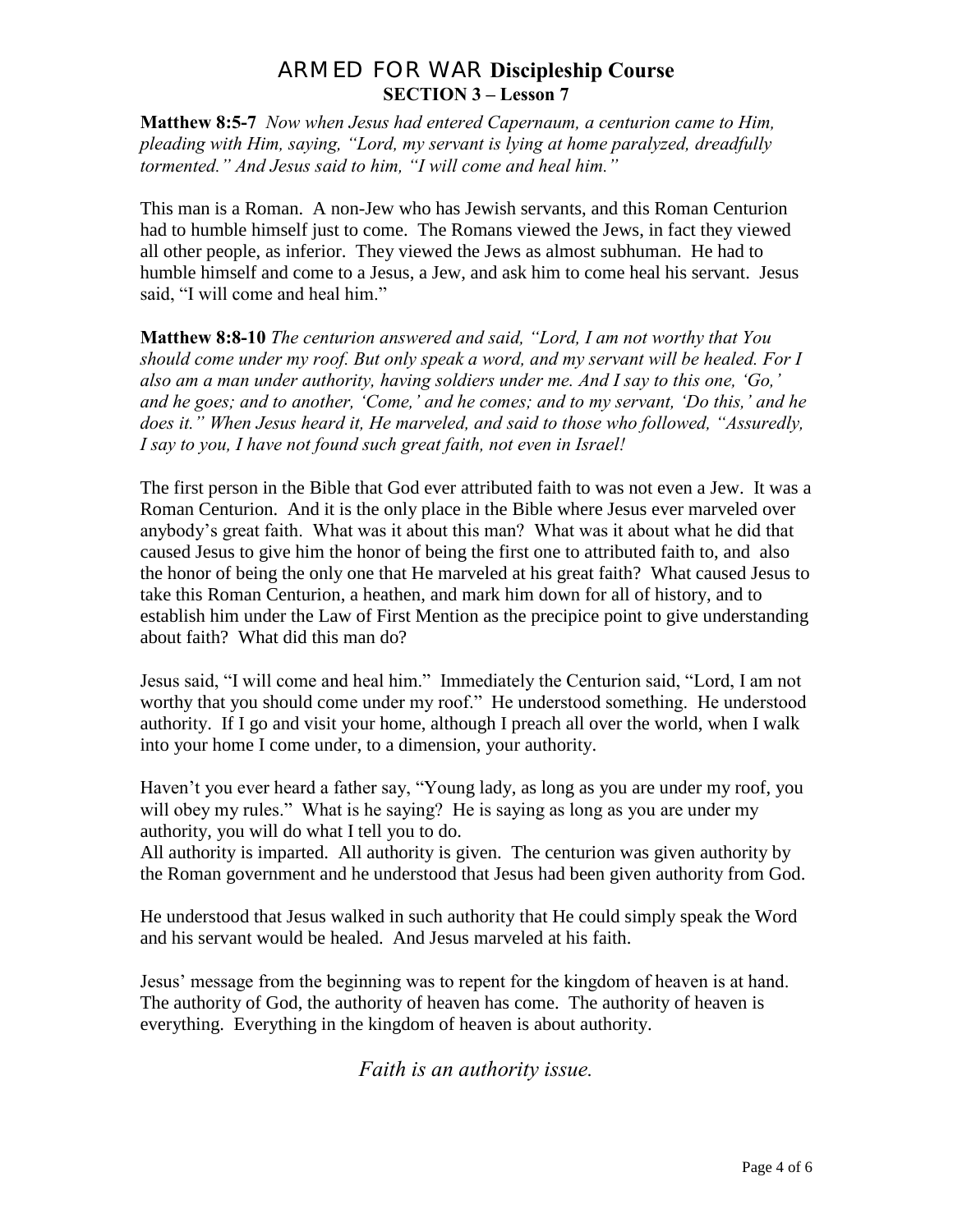Faith cometh by hearing and hearing by the Word of God. But it is predicated on us yielding to the authority of that Word. The Bible says in Isaiah 53:5 *but he was wounded for our transgressions, He was bruised by our inequities; the chastisement of our peace was laid upon Him, and by His stripes we are healed.* The faith for healing is resident within that Word. People don"t always receive their healing because they are trying to do it in themselves and to work up some emotion.

Faith was truly manifested by Mary when the angel approached and said, "You are going to have a baby," and she said, "How could this be?" And when he said, "The Holy Spirit is going to overshadow you." She said, "Be it unto me as thou has spoken it. I"m just going to yield to the Word. I"m not going to try and figure it out." (paraphrasing) That is faith!

## *Faith is yielding and submitting to the Word of God, and that is why without faith it is impossible to please God.*

#### **What does the word 'faith' mean?**

The word 'faith' is the Greek word pistes. It actually means fidelity which is loyalty to authority. The word actually means to be loyal, submitted, committed to authority.

God said without faith, without your loyalty, submissive, yielding of authority to Him it is impossible for you to please Him. (Hebrews 11:6)

God gives us His Word and the power of faith is in it. What is that power? It is the power to obey God. He put that in His Word so that when we really receive the Word, we understand the Word. We say yes to the Lord and to His Word and the faith that is resident in the Word is released to bring the promise to pass. Faith is so simple. Faith is simply yielding your will to the Word of God. You can"t work it up. Faith didn"t come from you. It comes from God. He sent His Word, and in that Word is the power to obey. It empowers you to obey. All you have to do is say, "Yes Lord," and then the power will be released as you simply yield to God.

Jesus functioned and lived on this earth that way. Thirty-eight times in the book of John, Jesus said a phrase, one way or another that is epitomized in John 6:38. He said, *"I have come not to do My own will, but the will of Him who sent Me."* Pastor Paul Yung E Chow of the biggest church in the world says it this way: "I pray, and I obey."

That is faith. You hear from God, and you do what He says. It's that simple. You don't have to work up emotions. You might not even feel like you have the emotion of faith. You might not even feel very believing, but you say, "Irregardless of my feelings God, I look to You. I trust You. I choose to submit to Your Word no matter what my circumstances say." And God says, "That is faith!"

**For Further Study: Key Topic: Faith**